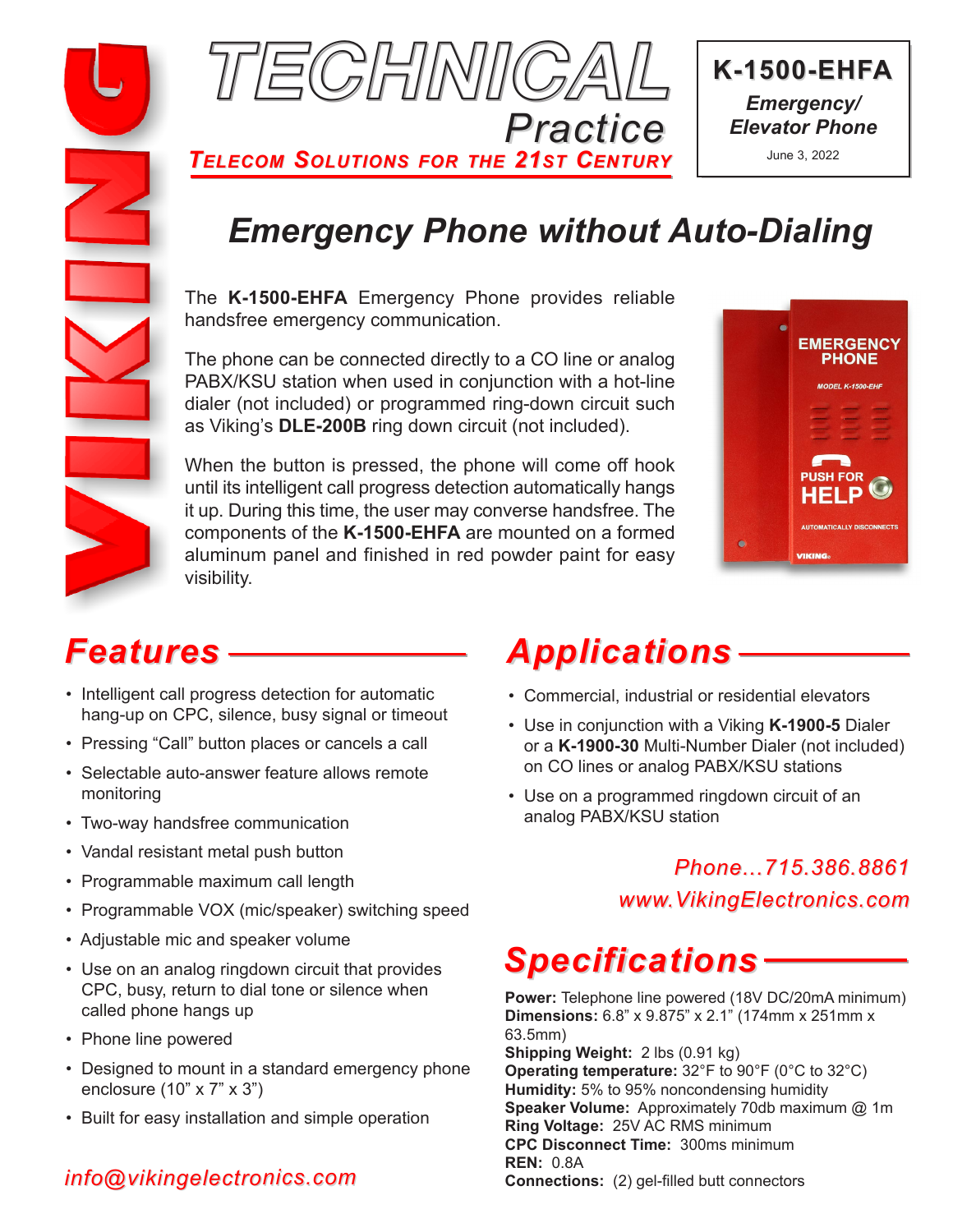## **Warranty**

#### **IF YOU HAVE A PROBLEM WITH A VIKING PRODUCT, CONTACT VIKING TECHNICAL SUPPORT AT: 715-386-8666**

Our Technical Support Department is available for assistance Monday to Friday 8:00am - 5:00pm central time. So we can give you better service, before you call please:

- **1.** Know the model number, the serial number, and what software version you have (see serial label).<br>**2.** Have the Product Manual in front of you.<br>**3.** It is best if you are on site.
- 
- 

#### **RETURNING PRODUCT FOR REPAIR**

#### **The following procedure is for equipment that needs repair:**

- 1. Customer must contact Viking's Technical Support Department at 715-386-8666 to obtain a Return Authorization (RA) number. The customer MUST<br>have a complete description of the problem, with all pertinent information rega to duplicate problem, frequency of failure, etc.
- 2. Packing: Return equipment in original box or in proper packing so that damage will not occur while in transit. The original product boxes are not<br>designed for shipping an overpack box is required to prevent damage in **VIKING ELECTRONICS 1531 INDUSTRIAL STREET HUDSON, WI 54016**

**3.** Return shipping address: Be sure to include your return shipping address inside the box. We cannot ship to a PO Box.

**4.** RA number on carton: In large printing, write the RA number on the outside of each carton being returned. **4. The distributor will NOT exchange this product without first obtaining the RA number from you. If you haven't followed the steps listed in 1, 2 and 3, be aware that you will have to pay a restocking charge.** 

Viking warants its products to be free from defects in the workmanship or materials, under normal use and service, for a period of two years from the date of purchase from any authorized Viking distributor. If at any time (RA) number.

This warranty does not cover any damage to the product due to lightning, over voltage, under voltage, accident, misuse, abuse, negligence or any damage caused by use of the product by the purchaser or others. This warranty NO OTHER WARRANTIES. VIKING MAKES NO WARRANTIES RELATING TO ITS PRODUCTS OTHER THAN AS DESCRIBED ABOVE AND DISCLAIMS ANY EXPRESS OR IMPLIED WARRANTIES OR MERCHANTABILITY OR FITNESS FOR ANY PARTICULAR PURPOSE.

EXCLUSION OF CONSEQUENTIAL DAMAGES. VIKING SHALL NOT, UNDER ANY CIRCUMSTANCES, BE LIABLE TO PURCHASER, OR ANY OTHER PARTY, FOR CONSEQUENTIAL, INCIDENTAL, SPECIAL OR EXEMPLARY DAMAGES<br>ARISING OUT OF OR RELATED TO THE SALE O

EXCLUSIVE REMEDY AND LIMITATION OF LIABILITY. WHETHER IN AN ACTION BASED ON CONTRACT, TORT (INCLUDING NEGLIGENCE OR STRICT LIABILITY) OR ANY OTHER LEGAL THEORY, ANY LIABILITY OF VIKING SHALL BE SO LIMITED.<br>LIMITED TO REPAI IT IS EXPRESSLY UNDERSTOOD AND AGREED THAT EACH AND EVERY PROVISION OF THIS AGREEMENT WHICH PROVIDES FOR DISCLAIMER OF WARRANTIES, EXCLUSION OF CONSEQUENTIAL DAMAGES, AND EXCLUSIVE<br>REMEDY AND LIMITATION OF LIABILITY, ARE S

#### **FCC REQUIREMENTS**

This equipment complies with Part 68 of the FCC rules and the requirements adopted by the ACTA. On the side of this equipment is a label that<br>contains, among other information, a product identifier in the format US:AAAEQ#

The REN is used to determine the number of devices that may be connected to a telephone line. Excessive REN's on a telephone line may result in the devices that may be connected to all the number of the number of devices t

The plug used to connect this equipment to the premises wiring and telephone network must comply with the applicable FCC Part 68 rules and<br>requirements adopted by the ACTA. If your home has specially wired alarm equipment company or a qualified installer.

If the K-1500-EHFA causes harm to the telephone network, the telephone company will notify you in advance that temporary discontinuance of<br>service may be required. But if advance notice isn't practical, the telephone compa be advised of your right to file a complaint with the FCC if you believe it is necessary.

The telephone company may make changes in its facilities, equipment, operations, or procedures that could affect the operation of the equipment.<br>If this happens, the telephone company will provide advance notice in order f service.

If trouble is experienced with the K-1500-EHFA, for repair or warranty information, please contact: *Viking Electronics, Inc., 1531 Industrial Street, Hudson, WI 54016 Phone: (715) 386-8666*

**RETURNING PRODUCT FOR EXCHANGE**

**The following procedure is for equipment that has failed out-of-box (within 10 days of purchase): 1.** Customer must contact Viking's Technical Support at 715-386-8666 to determine possible causes for the problem. The customer MUST be able to step through recommended tests for diagnosis. 2. If the Technical Support Product Specialist determines that the equipment is defective based on the customer's input and troubleshoot-<br>ing, a Return Authorization (RA) number will be issued. This number is valid for fou 3. After obtaining the RA number, return the approved equipment to your distributor. Please reference the RA number on the paperwork<br>being shipped back with the unit(s), and also the outside of the shipping box. The origin - an overpack box is required to prevent damage in transit. Once your distributor receives the package, they will replace the product over<br>the counter at no charge. The distributor will then return the product to Viking us

If the equipment is causing harm to the telephone network, the telephone company may request that you disconnect the equipment until the problem is resolved.

Connection to Party Line Service is subject to State Tariffs. Contact the state public utility commission, public service commission or corporation commission for information.

**WHEN PROGRAMMING EMERGENCY NUMBERS AND (OR) MAKING TEST CALLS TO EMERGENCY NUMBERS:** Remain on the line and briefly explain to the dispatcher the reason for the call. Perform such activities in the off-peak hours, such as early

morning or late evenings. It is recommended that the customer install an AC surge arrester in the AC outlet to which this device is connected. This is to avoid damag-<br>ing the equipment caused by local lightning strikes and other electrical surges.

#### **PART 15 LIMITATIONS**

This equipment has been tested and found to comply with the limits for a Class A digital device, pursuant to Part 15 of the FCC Rules. These<br>limits are designed to provide reasonable prodection against harmful interference interference in which case the user will be required to correct the interference at his own expense.

# *Installation*

*IMPORTANT: Electronic devices are susceptible to lightning and power station electrical surges from both the AC outlet and the telephone line. It is recommended that*  **!** *a surge protector be installed to protect against such surges.* 

#### **A. Mounting**

The **K-1500-EHFA** is designed to be mounted inside of a standard elevator phone box: 10" high x 7" wide x 3" deep (**Example:** Allen Tel Outlet Box, part # GB62247).



**(2) counter-sunk holes for #8 flathead mounting screws (not included)**

![](_page_1_Figure_37.jpeg)

**Front View**

**TWO YEAR LIMITED WARRANTY**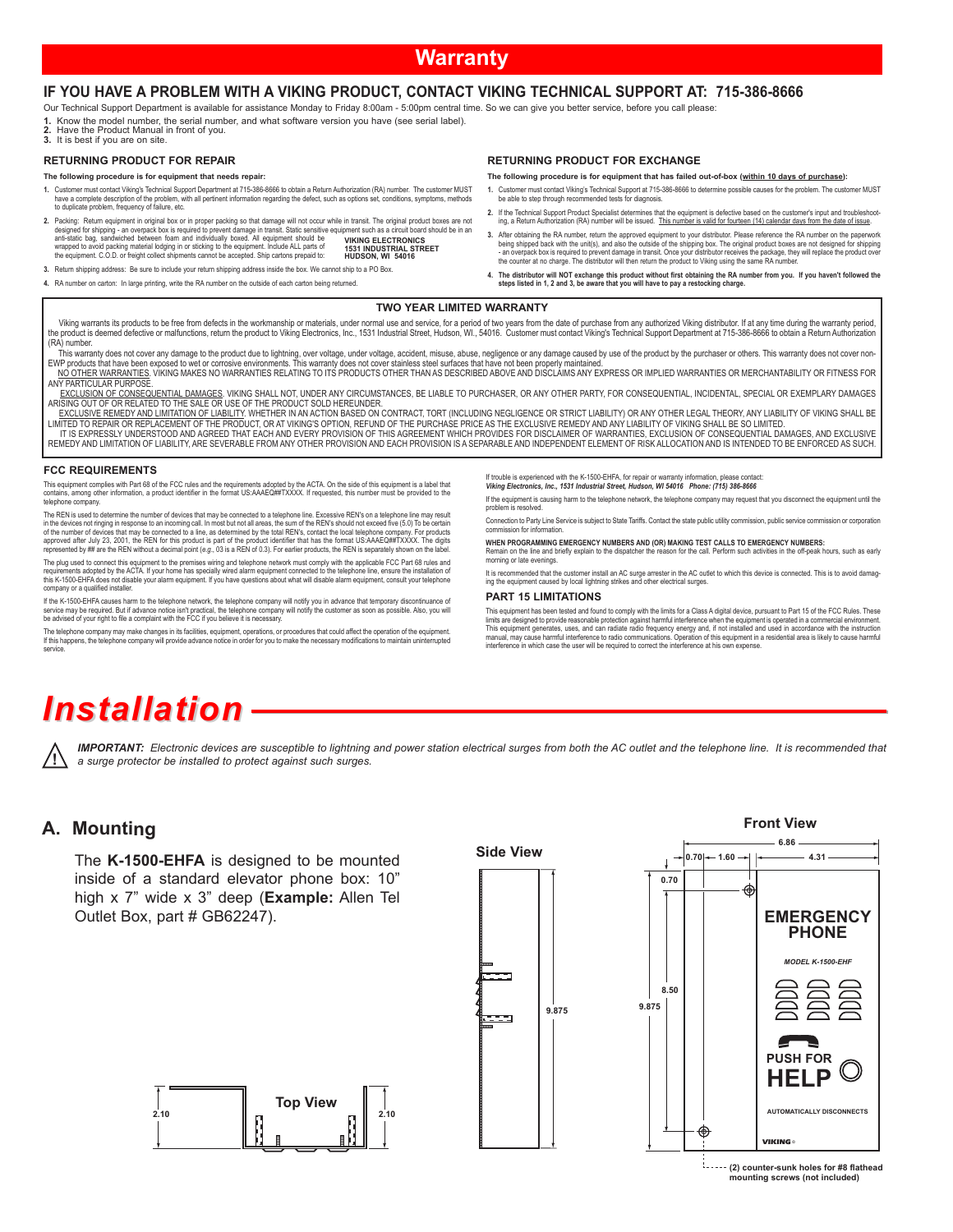![](_page_2_Figure_1.jpeg)

# *Programming*

## **A. Adjusting Speaker Volume**

The **SPKR VOL** pot can be adjusted to increase or decrease the speaker volume to the level desired as shown right.

### **B. Adjusting the Microphone Volume**

In certain noisy locations (background traffic, machinery or wind), the microphone volume may need to be decreased. A symptom of this is one-way talk path, in which the distant party cannot be heard over the speaker. A **MIC VOL** pot is provided on the **K-1500-EHFA** for increasing or decreasing the microphone volume. *Note: If the microphone volume is set too high or too low, one-way talk path may occur.*

# **C. DIP Switch Programming**

### **1. Auto Answer Feature ON/OFF (DIP Switch 1)**

DIP switch 1 is for turning the Auto Answer feature ON and OFF. The phone is factory set to auto answer when an inbound call is detected.

### **2. Dial Tone Detection ON/OFF (DIP Switch 2)**

With DIP switch 2 in the ON position, if the **K-1500-EHFA** detects more than 5 seconds of continued dial tone, the unit will automatically disconnect. If the **K-1500-EHFA** is installed on a continuously noisy line, it may detect the noise as dial tone and automatically disconnect. If this happens, turn the dial tone detection (DIP switch 2) OFF.

### **3. Programming Mode ON/OFF (DIP Switch 3)**

With DIP switch 3 in the OFF position, the **K-1500-EHFA** is in the "Normal Operation Mode" (factory setting). By placing DIP switch 3 in the ON position, the **K-1500-EHFA** 's programming mode is enabled. The programming mode is used for adjusting the Call Length Time Out, Silence Time for automatic disconnect and the Talk/Listen delay (VOX switching speed). These features are set from the factory and normally do not need adjustment. If adjustment is necessary, see **Programming** sections **D - I**.

![](_page_2_Figure_14.jpeg)

*\* Note: Shown in default positions.*

| <b>DIP</b><br><b>Switch</b> | <b>Position</b> | <b>Description</b>       |
|-----------------------------|-----------------|--------------------------|
|                             | ON              | Auto-Answer ON *         |
|                             | <b>OFF</b>      | Auto-Answer OFF          |
| $\overline{2}$              | ON              | Dial Tone Detection ON * |
| $\mathbf{2}$                | <b>OFF</b>      | Dial Tone Detection OFF  |
| 3                           | ON              | <b>Programming Mode</b>  |
| ર                           | OFF             | Normal Operation Mode *  |

*<sup>\*</sup> Note: These are the factory settings.*